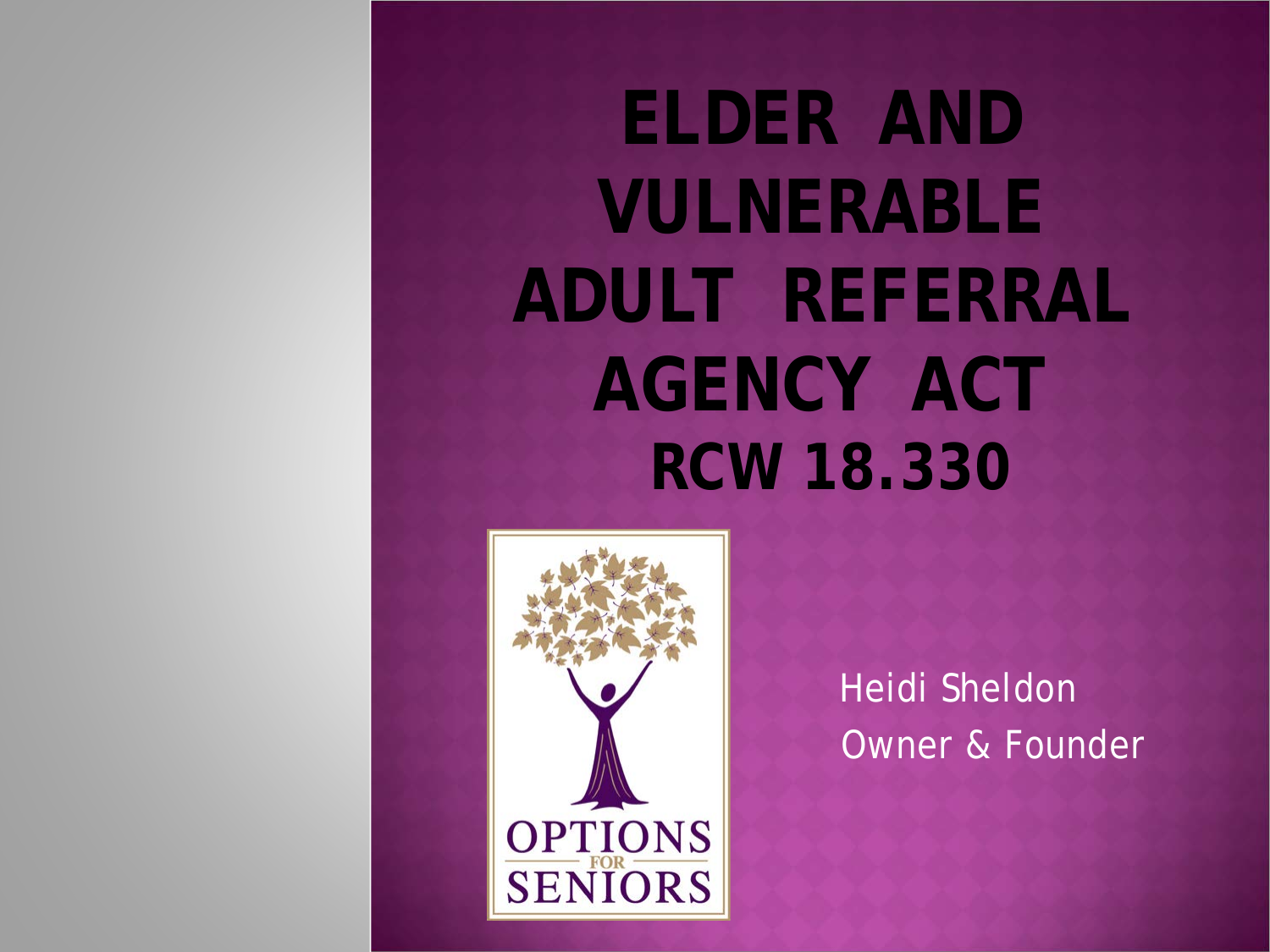#### **ELDER AND VULNERABLE ADULT REFERRAL AGENCY ACT (RCW 18.330)**

Enacted into law on January 1, 2012 Affects: referral agencies that provide referrals to consumers seeking senior care or senior living must comply with requirements

*Including those related to:*

- \* disclosures and acknowledgements
- \* recordkeeping
- \* refunds
- \* referral intake forms
- \* gathering and disclosing of certain information about the referred housing and care providers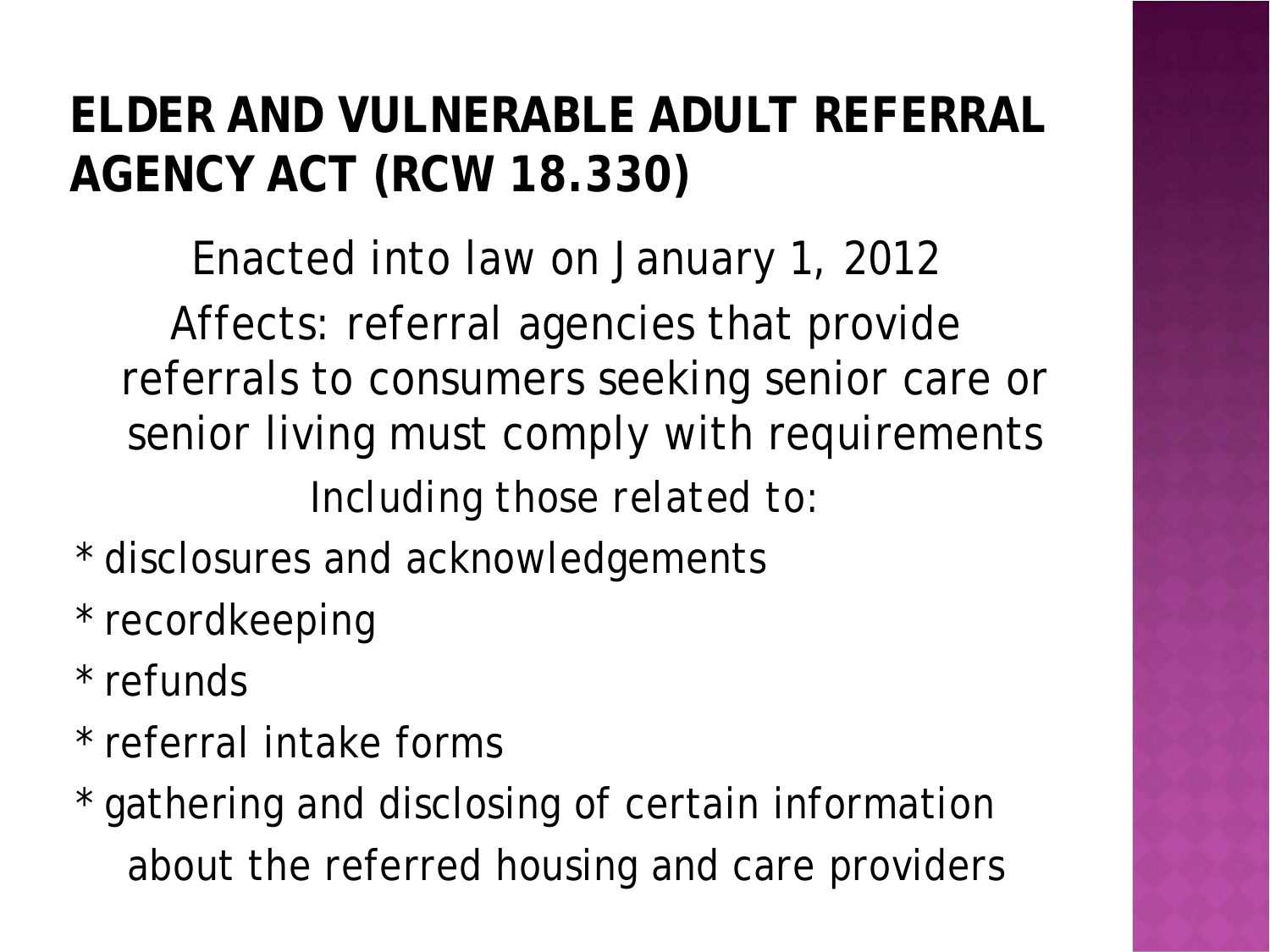#### **ELDER AND VULNERABLE ADULT REFERRAL AGENCY ACT (RCW 18.330)**

Violations = unfair or deceptive acts in trade or commerce and unfair competition under the Consumer Protection Act.

*Does Not Apply* to providing general information about providers. *Cannot provide* a person with the name of specific providers. *Giving the name of a provider is the moment of a referral.*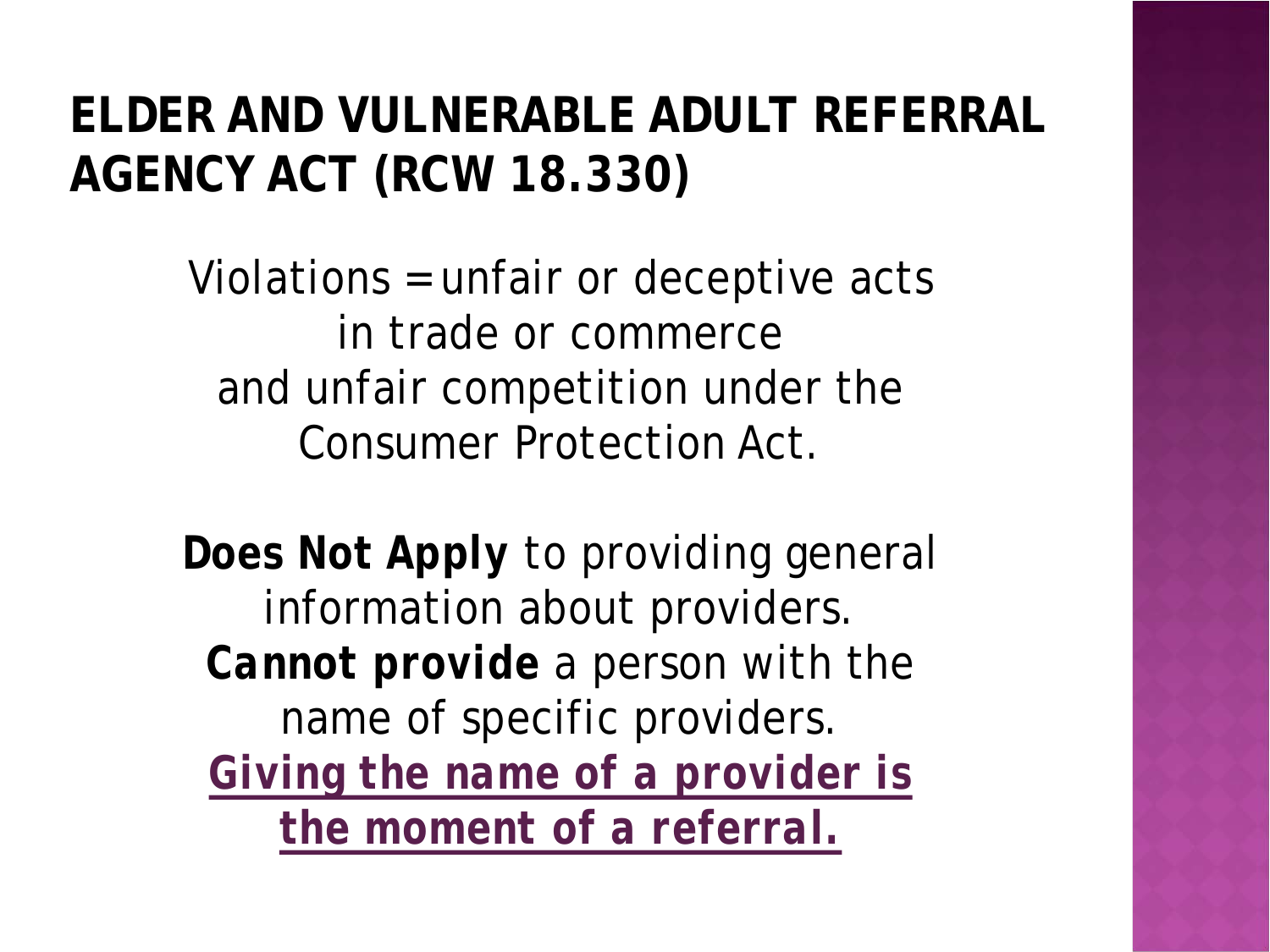### **INTAKE FORM**

Referral agencies must use a standardized intake form for each vulnerable adult.

Information gathered in the intake form is covered by Washington State health care information confidentiality laws.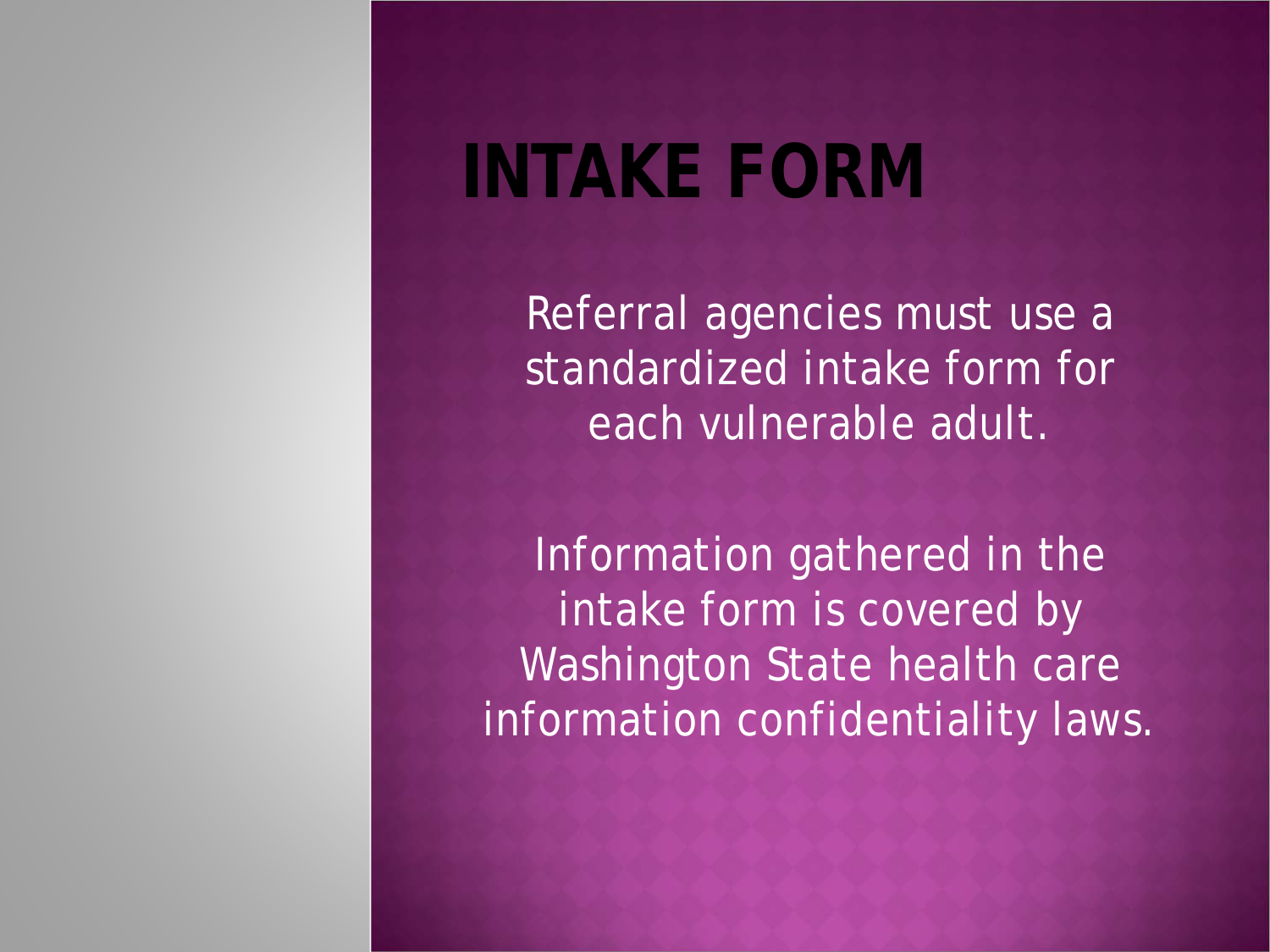### **INTAKE FORMS MUST INCLUDE:**

Recent, relevant medical history known medications and management needs **>known diagnoses, health concerns >reason for seeking supportive** housing or care services behaviors or symptoms that may cause concern or require special care mental illness, dementia, or developmental disabilities **>assistance needed for daily living** cultural or language access needs and accommodations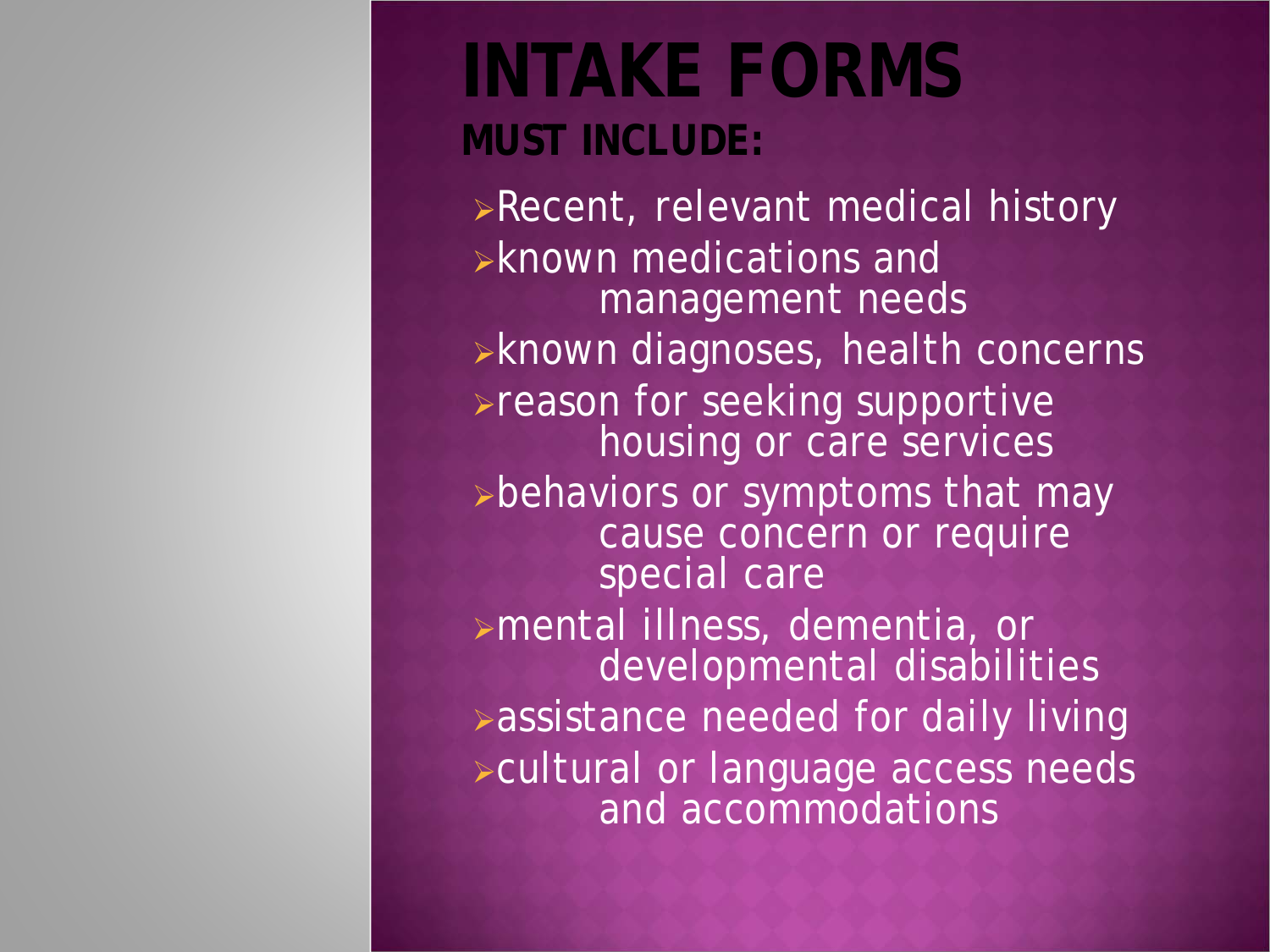### **INTAKE FORMS CONTINUED - MUST INCLUDE:**

 activity preferences  $\triangleright$  sleeping habits understanding of the client's financial situation and existence of long-term care  $\triangleright$  insurance and financial assistance current living situation **>geographic location preferences** preferences regarding other issues that are important to the client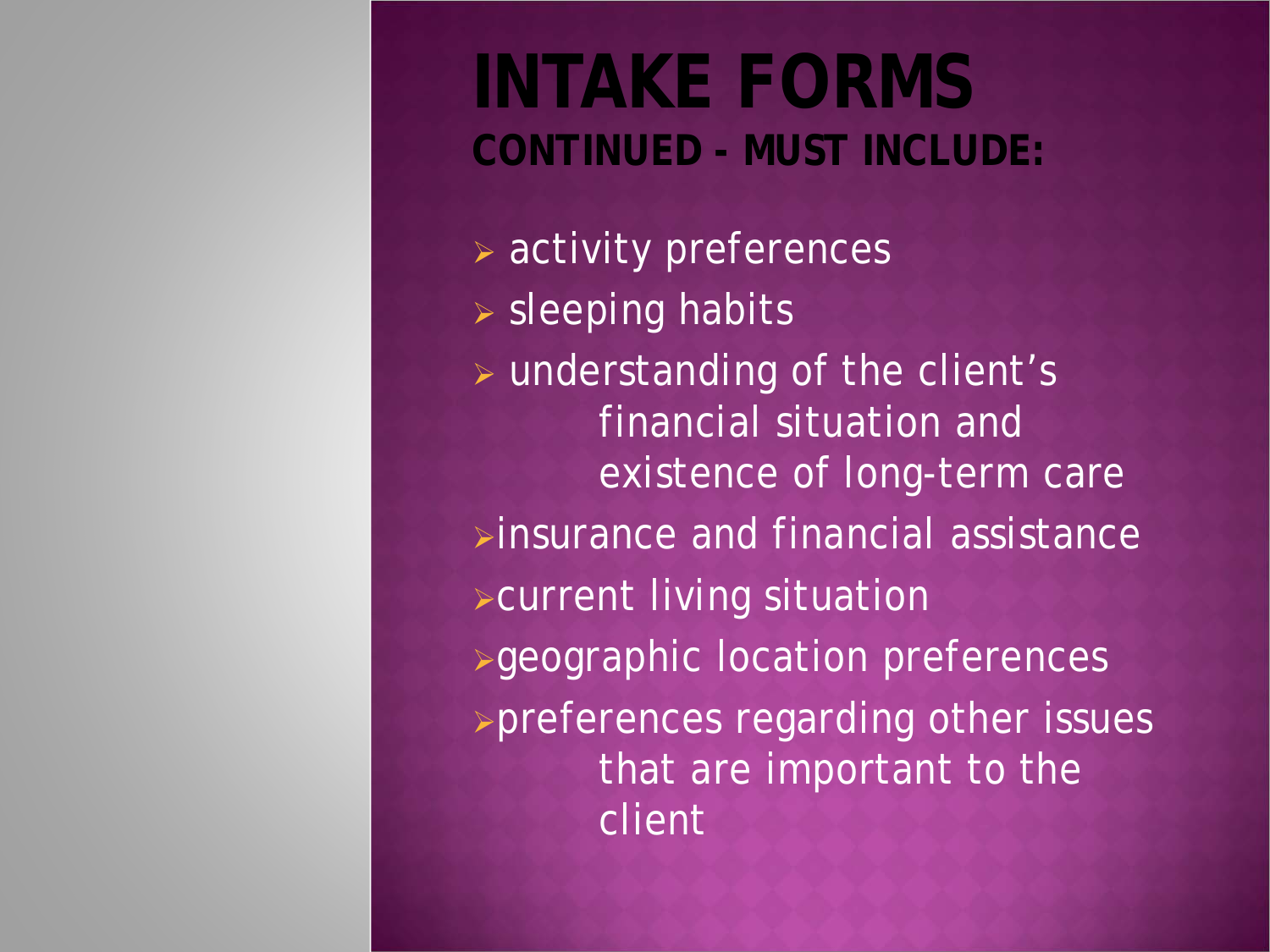## **DISCLOSURE OF SERVICES**

- 1) Clients must be provided with a disclosure statement by the agency, and the client must acknowledge its receipt.
- 2) If the client refuses to acknowledge receipt of the statement, the referral professional must document that refusal.
- 3) Statement to include:
	- the name and contact information of the referral agency
	- The name of the client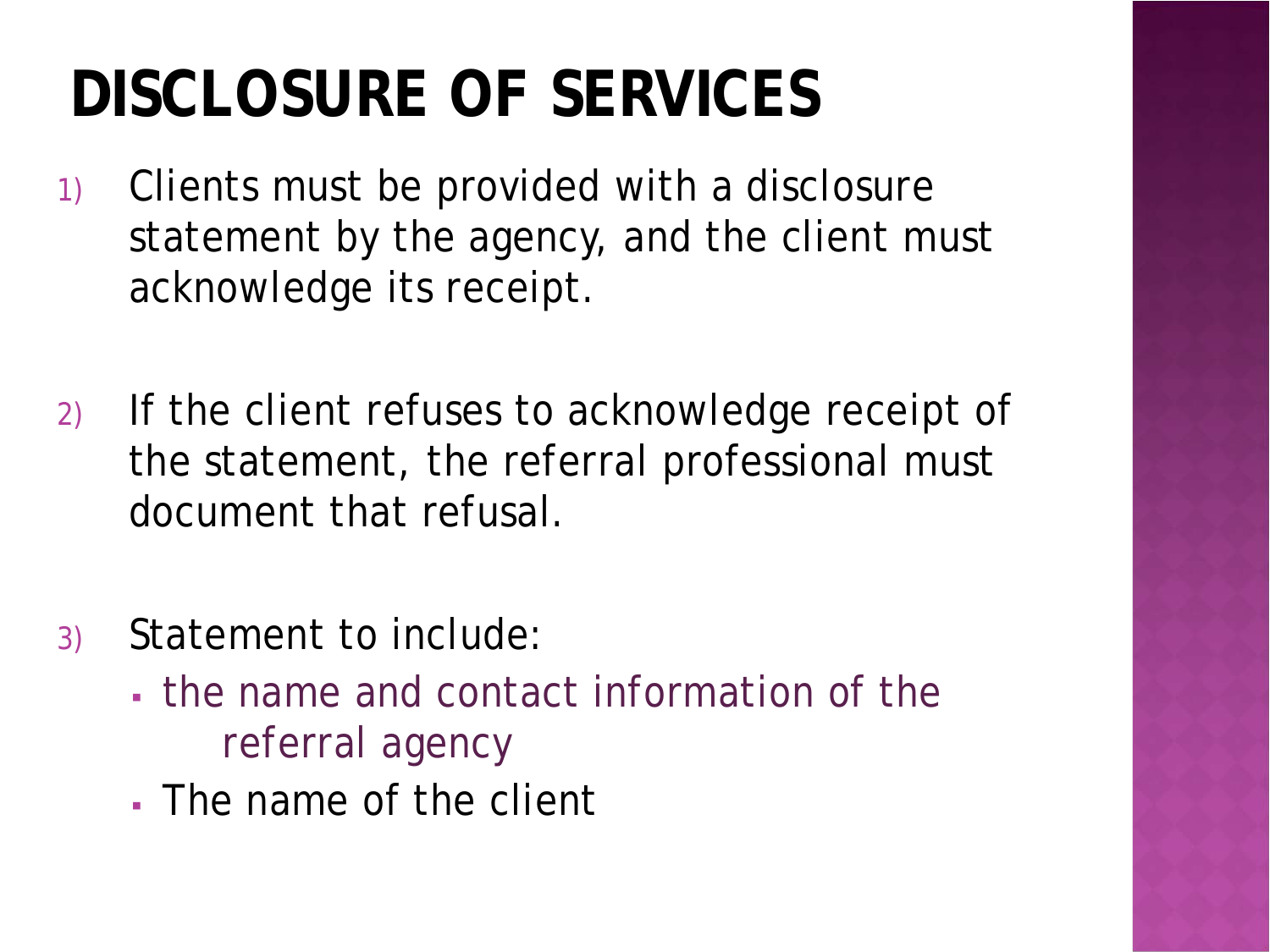## **DISCLOSURE OF SERVICES**

- 3) Continued Statement to include:
	- The amount of the fee to be received from the client or, if the fee is received from the provider, the method of computing the fee, and the time and method of payment
	- a description of the services that the referral agency generally provides and those to be provided specifically to the client
	- a provision that the referral agency may not request clients to sign waivers of potential liability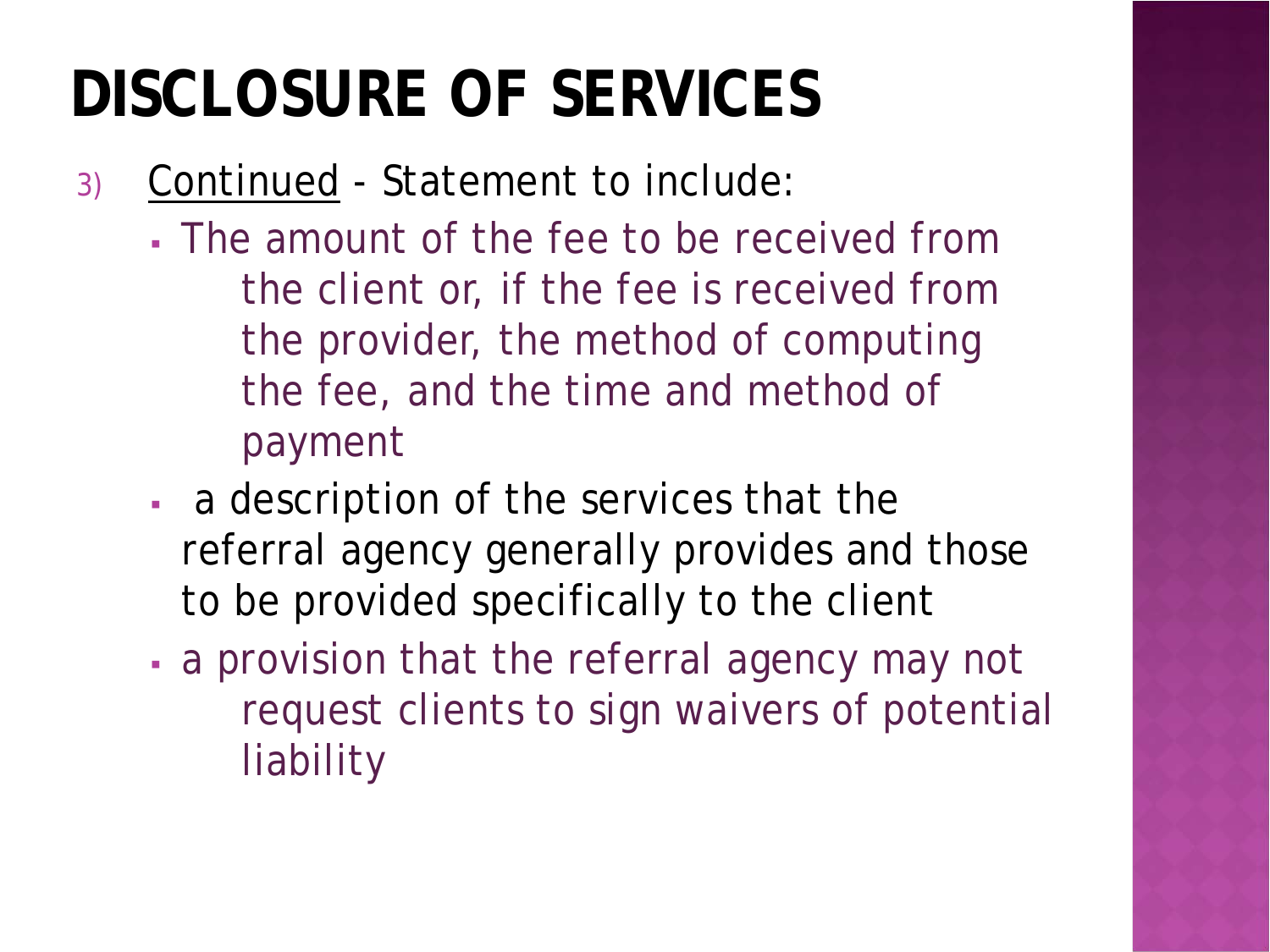## **DISCLOSURE OF SERVICES**

3) Continued - Statement to include:

- a provision that the referral agency works with both the client and the provider and that the client's authorization will be needed to disclose confidential health information
- a statement regarding the frequency of agency tours of provider facilities and the most recent date of touring a provider that is the subject of a referral
- a provision that the client may discontinue the relationship with the referral agency at any time
- an explanation of the agency's refund policy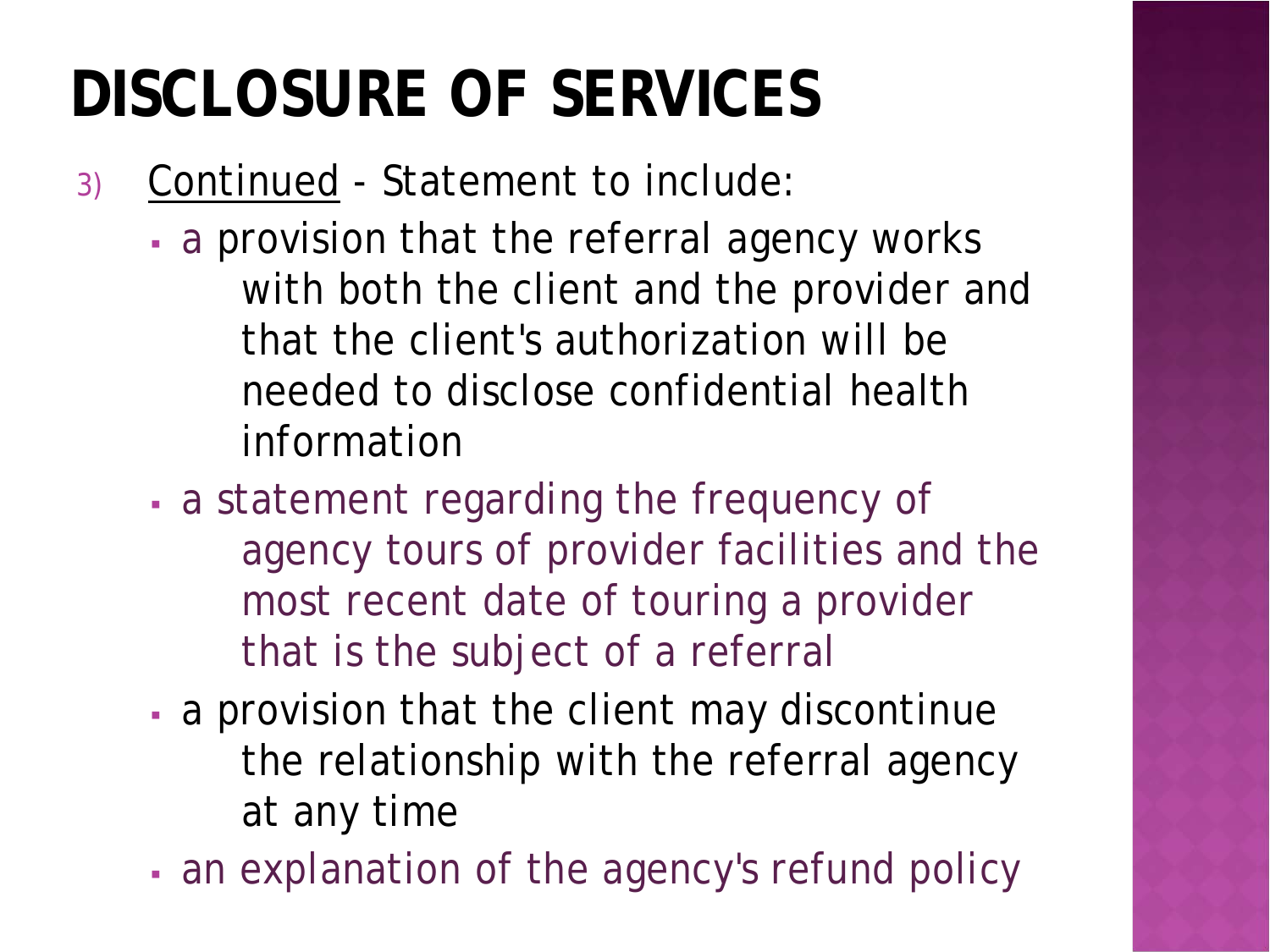# **COMMUNITY/PROVIDER PROFILE**

- Prior to referring a provider, the referral agency must obtain information including:
- $\bullet$  the type of license held by the provider
- $\bullet$  the provider's authority to care for individuals with mental illness, dementia, or developmental disabilities
- accepted payment sources
- level of medication management services
- level of personal care services
- cultural accommodations
- primary languages spoken
- activities provided
- behavioral conditions that can or cannot be met
- food preference accommodations
- other special care or services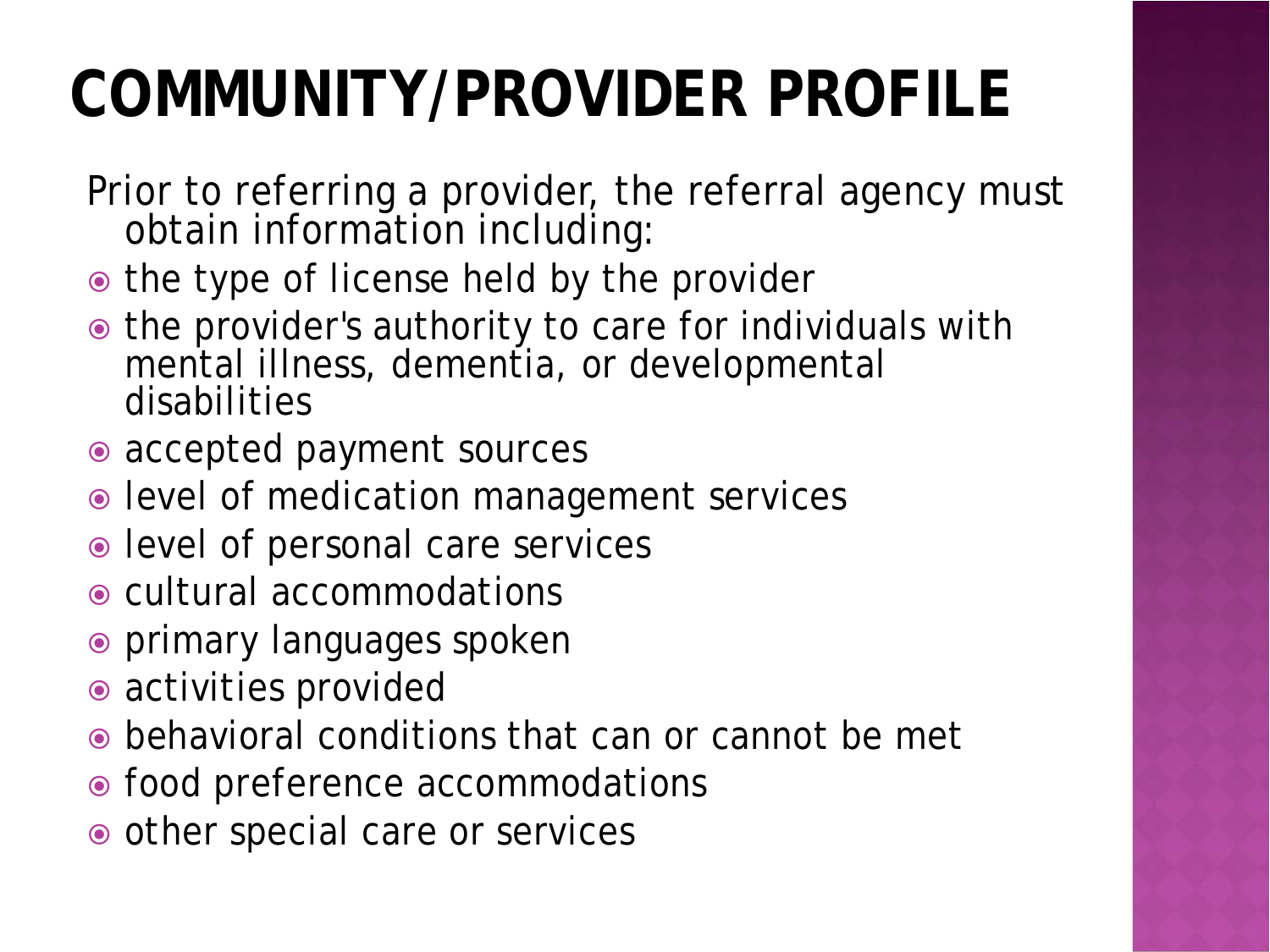### **PROVIDER CREDENTIAL AND ENFORCEMENT STATUS**

Within 30 days of making a referral, the referral agency must search DSHS and DOH websites to determine if there are any enforcement actions against the provider. This includes referrals to boarding homes, adult family homes, and home care providers.

Any information obtained by such searches must be disclosed in writing to the client if the referral includes that provider. Providers should share credentials and enforcement status with prospects.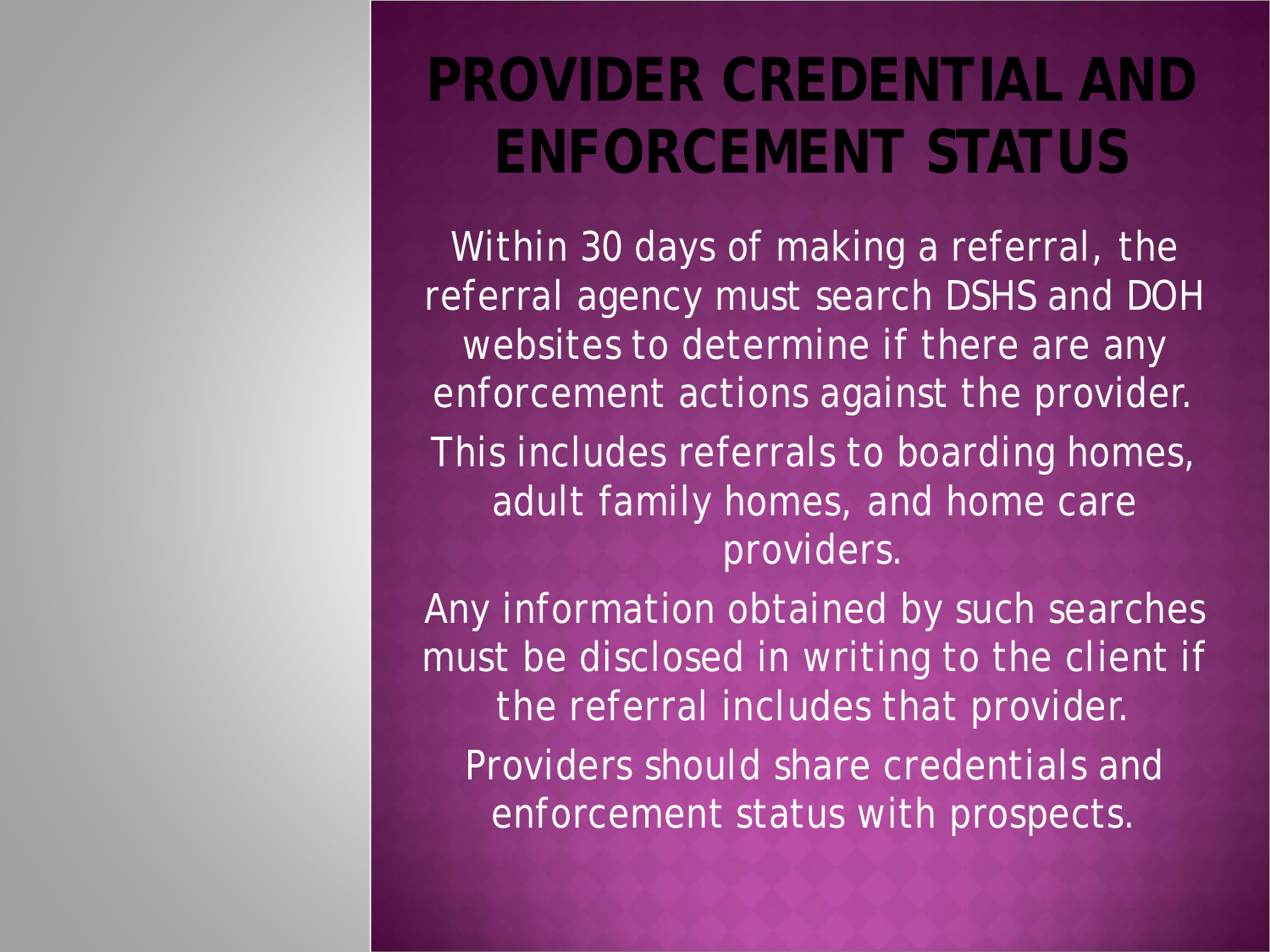### **FEES AND REFUNDS**

Referral agencies must disclose fee and refund policies to clients and providers.

Minimum requirements for referral agency refund policies are established for situations in which the vulnerable adult dies, is hospitalized, or is transferred to a setting with a more appropriate level of care within the first 30 days of admission.

The refund must be a prorated portion of the agency's fees, based upon a per diem calculation.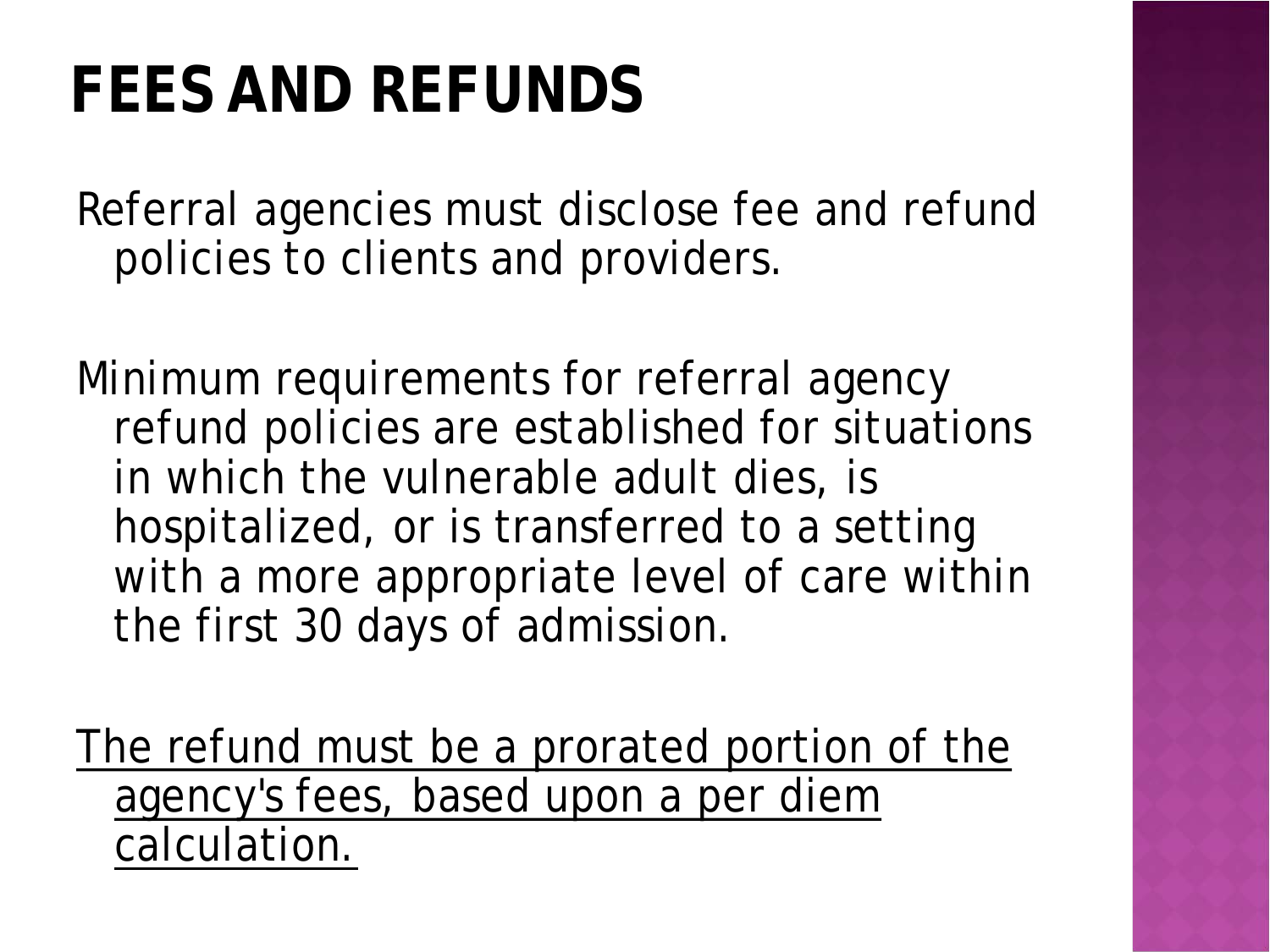### **MEDICAID OR MEDICARE CLIENTS**

Referral Agency cannot collect a referral fee for clients who are beneficiaries of Federal or State health care programs like Medicaid or Medicare. Should a client become a Federal or State funded consumer, then the referral fee will be prorated to cover only the private pay portion of the stay.

Agencies can work on a private pay basis with family or friends of the senior.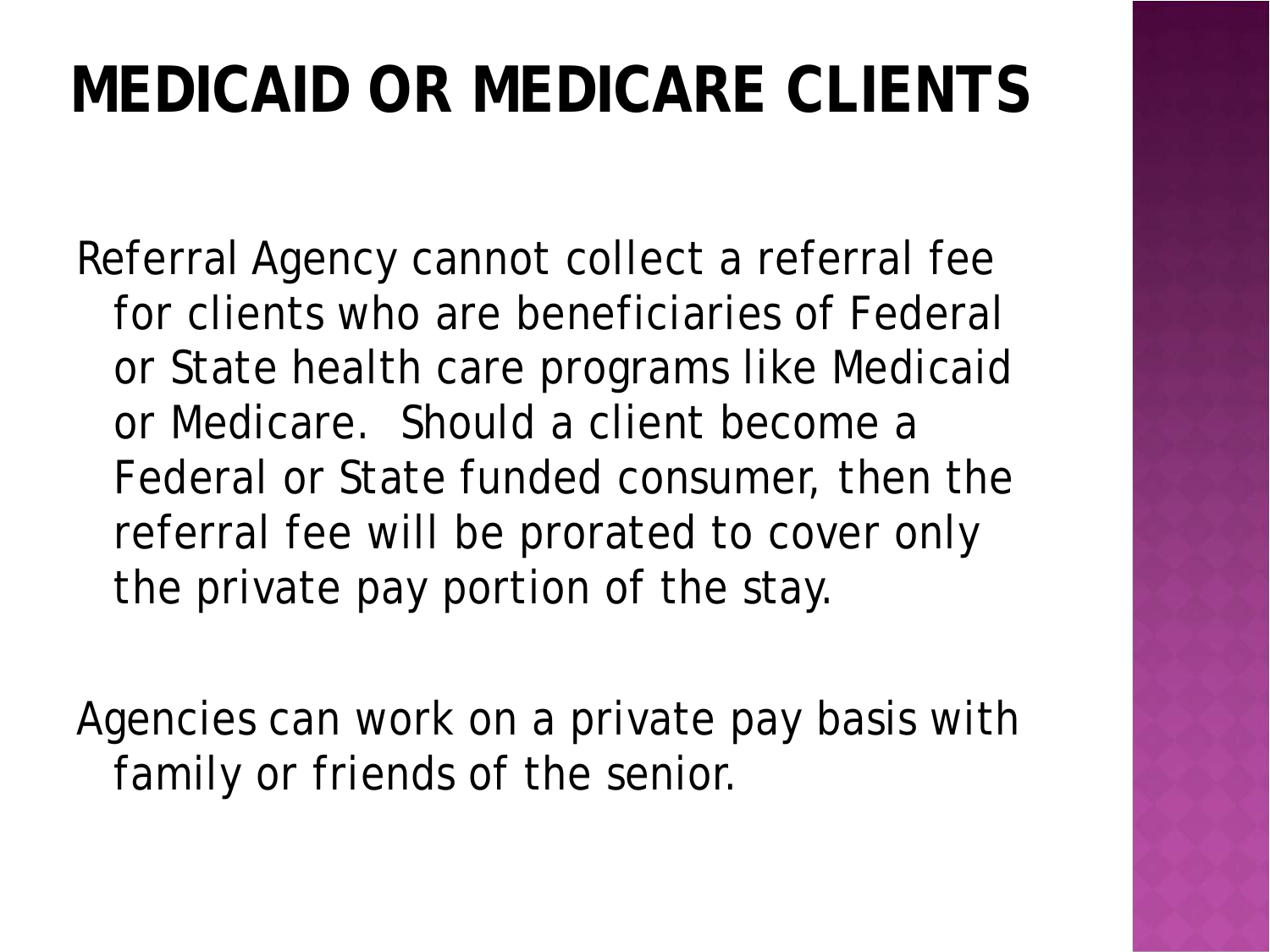# **INSURANCE AND LIABILITY**

Agencies must maintain at least \$1 million of general and professional liability insurance.

Agencies are not liable for the acts or omissions of a provider.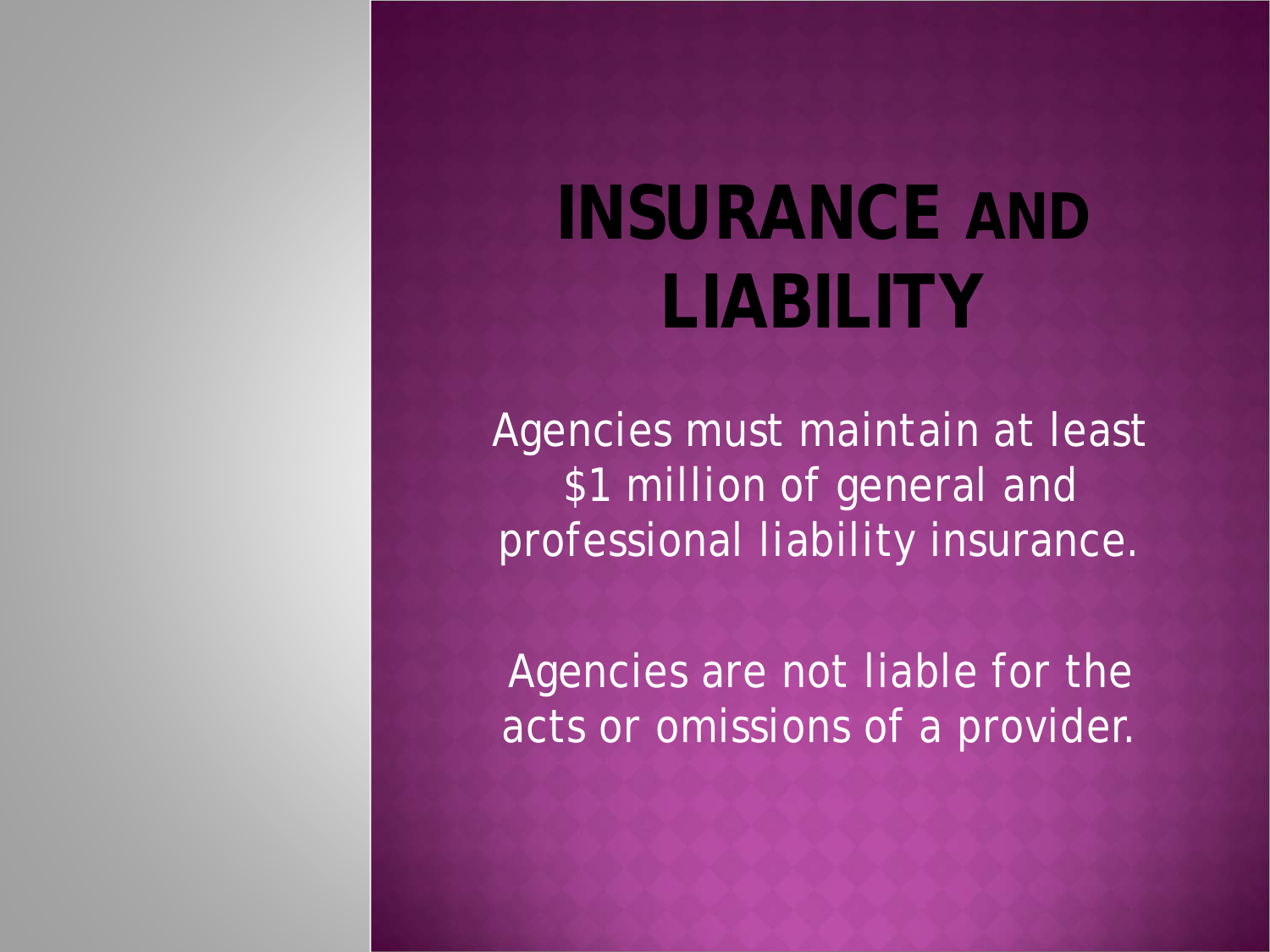### **CRIMINAL BACKGROUND CHECKS**

Agency owners, operators, and employees who have contact with vulnerable adults must pass a criminal background check every two years and must not have been found to have abused, neglected, financially exploited, or abandoned a minor or vulnerable adult.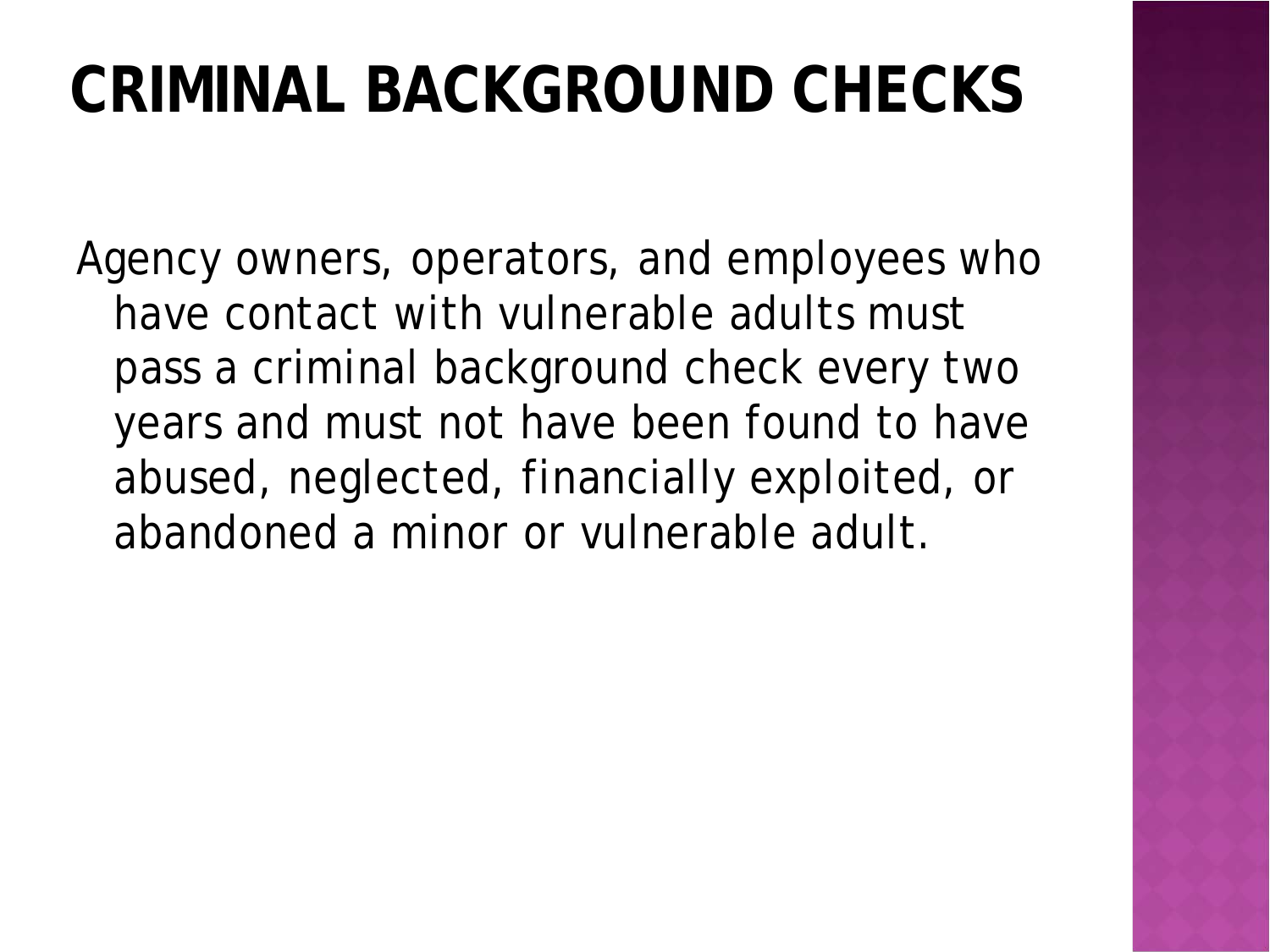## **RECORD KEEPING REQUIREMENTS**

Agencies must keep records of all services provided to a client for at least six years. Such records are covered by the state health information privacy regulations.

The records must include:

- the name, address, and phone number of the client
- the kind of supportive housing or care services that were sought
- the location and probable duration of the care services or supportive housing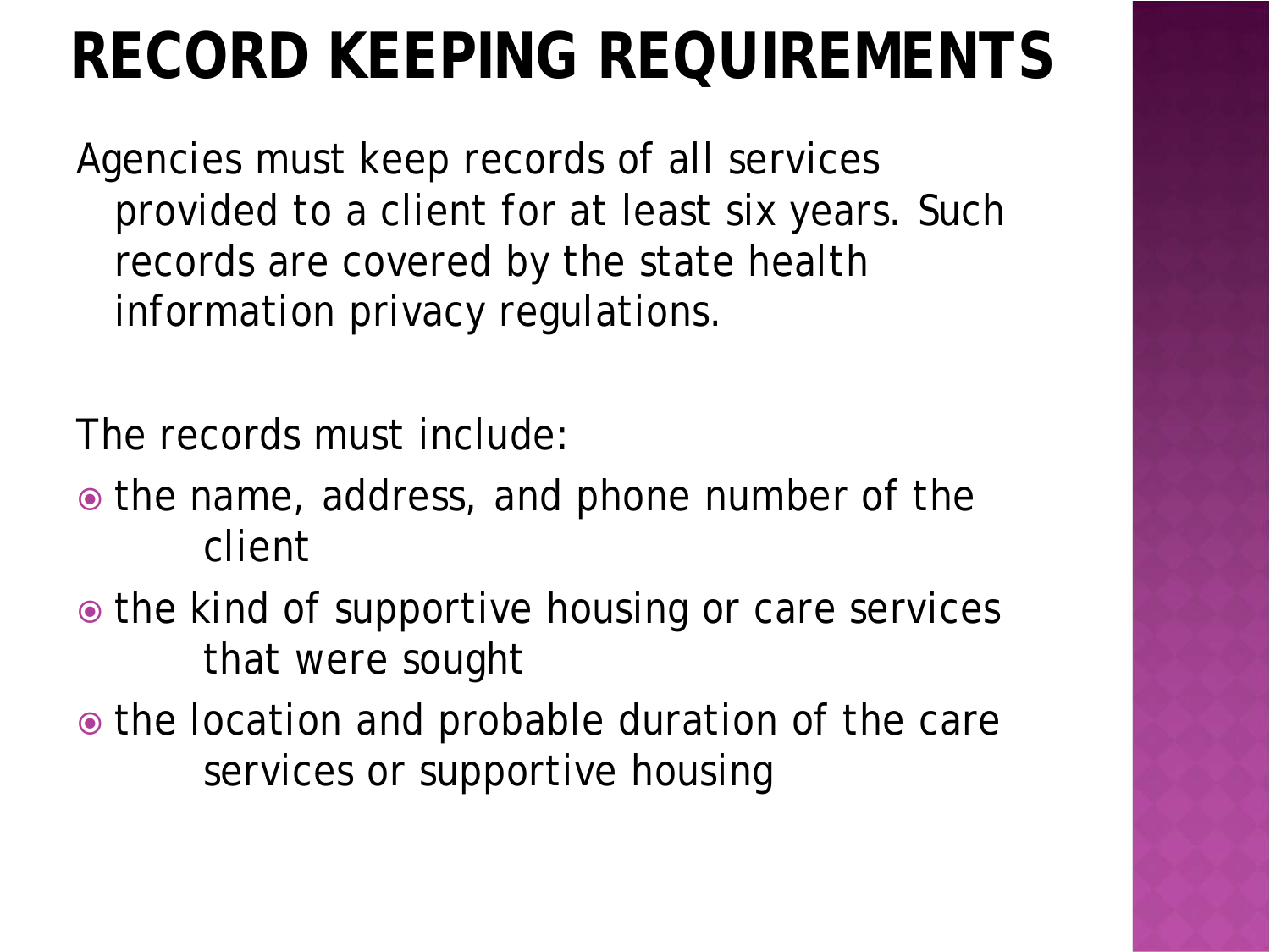### **RECORD KEEPING REQUIREMENTS**

Continued -

- The records must include:
- the monthly or unit cost of the supportive housing or care services
- the amount of the agency's fee to the client or the provider
- $\bullet$  the dates and amounts of any refunds to the client and the reason
- the client's disclosure and intake forms
- any contract or written agreement with a provider for services to the vulnerable adult.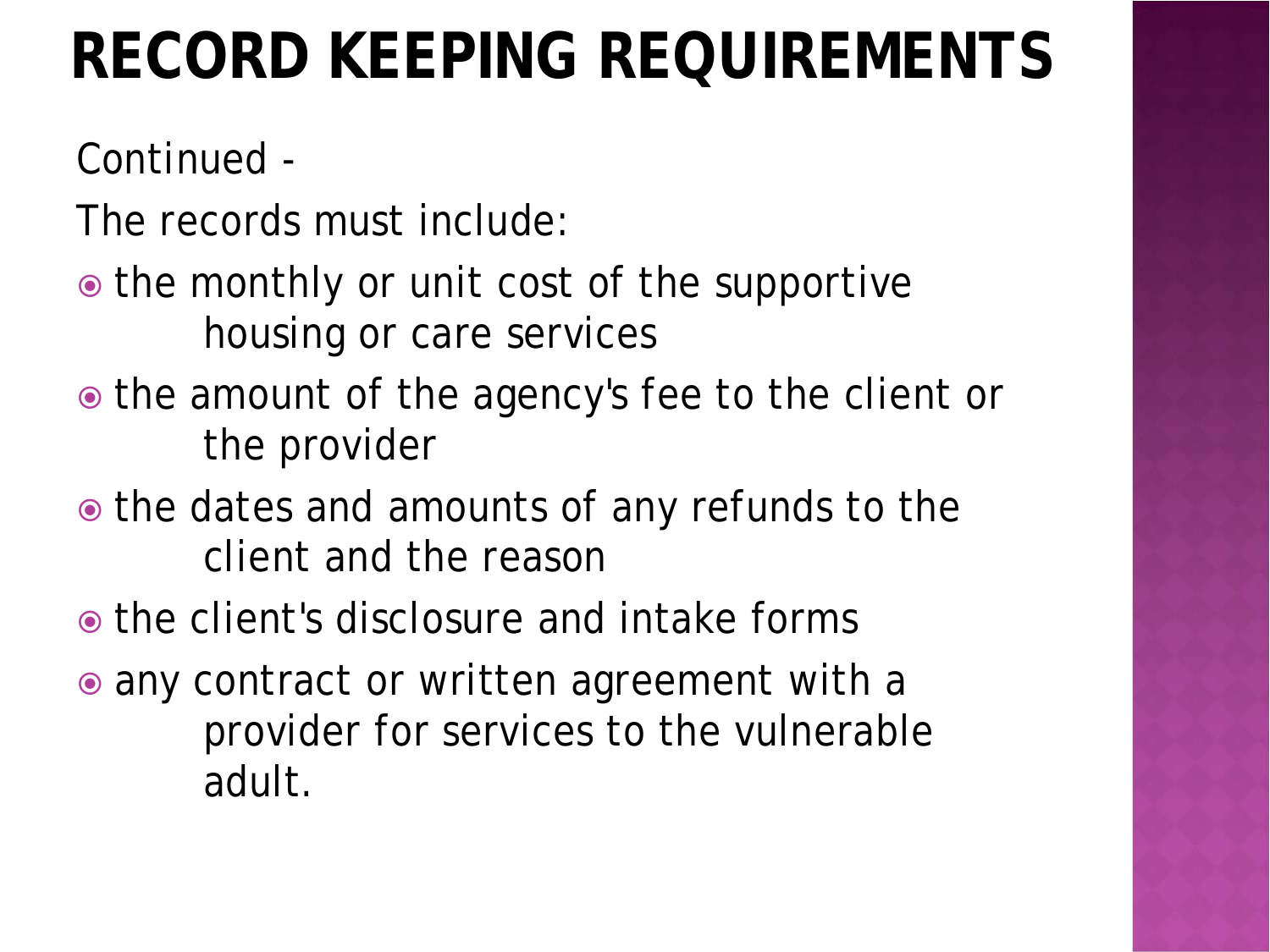### **MANDATORY REPORTERS**

Agency owners, operators, and employees are considered mandated reporters under the vulnerable adults act, chapter 74.34 RCW.

No agency may develop or enforce any policies or procedure that interfere with the reporting requirements of chapter 74.34 RCW.